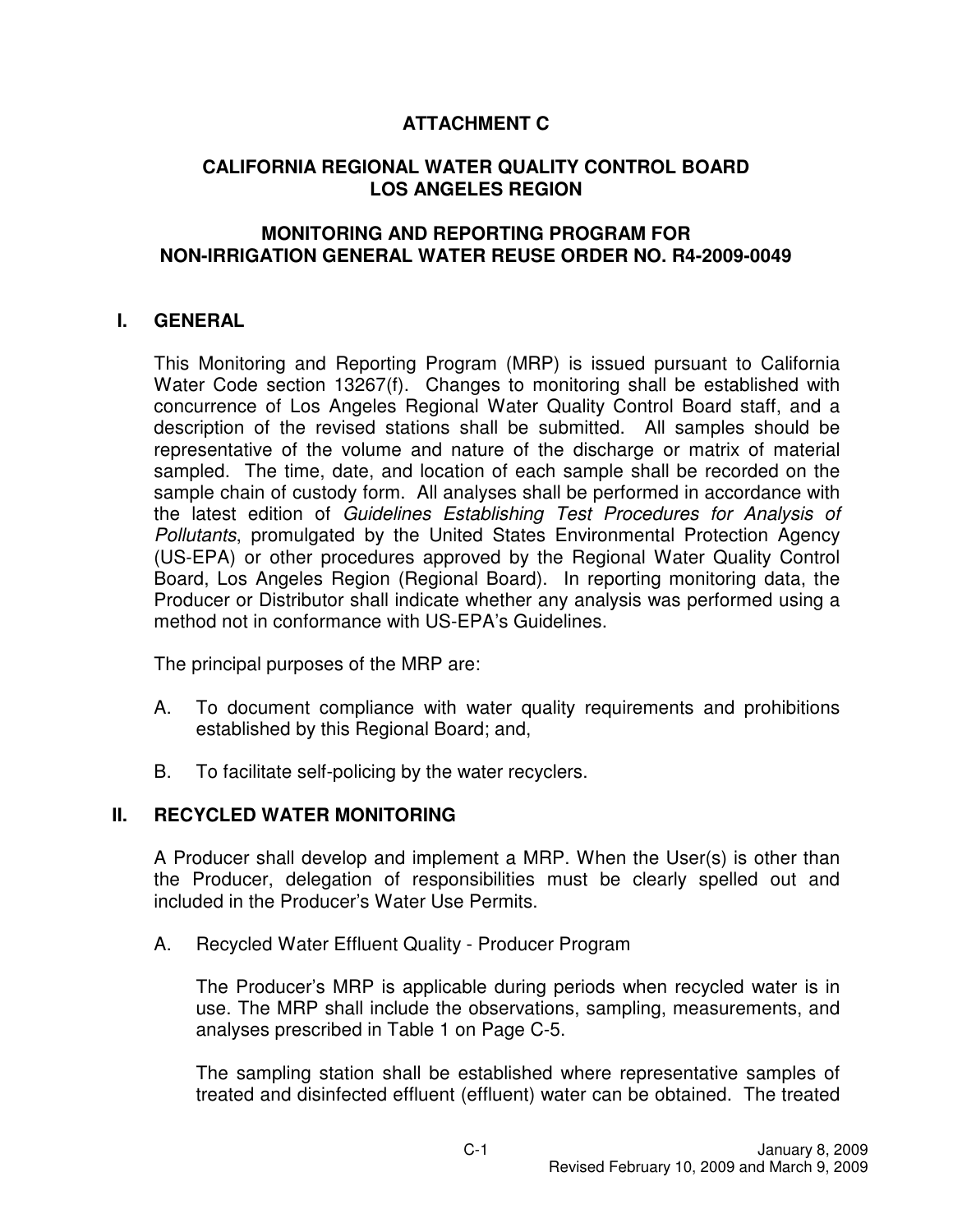effluent samples shall be obtained from the effluent channel downstream of the disinfection treatment process. Rhould there be any change in the sampling station, the proposed station shall be approved by the Executive Officer prior to its use.

- **B.** Monitoring of Recycled Water Users - Producer/User Program
	- 1. Self-Monitoring Program<sup>1</sup>

 The Producer will set individual user monitoring requirements based on the size, volume used, complexity, etc. of each use area. Producer conducted monitoring, or user self-monitoring if approved by the Producer, shall be conducted at least annually.

 All recycled use areas, while recycled water is being used, shall be inspected at a frequency, specified by the Producer's Water Reuse Permit, for the following deficiencies or violations of use:

- $a<sub>z</sub>$ **Standard Observations** 
	- i. Evidence of runoff of recycled water from the site may affect surface water or impair groundwater (show affected area on a sketch, estimate volume).
	- ii. apparent source, characterization, and direction of travel. Odor of wastewater origin from use site. If present, indicate
	- iii. Evidence of ponding of recycled water, and evidence of mosquitoes breeding within the use area due to ponded water.
	- iv. Notification signs properly posted to inform the public that recycled water is in use, which include the words, "Do Not Drink".
	- v. Evidence of leaks or breaks in the use system pipelines or tubing.

 $\overline{a}$  Ventura Counties where brush fires are a seasonal occurrence, the Fire Department relies on the water agencies'open recycled water reservoir for firefighting. The "Use Area" for this application cannot be defined as it can be anywhere during these emergencies. Monitoring for the Fire Department and/or the Producer can be waived. With unique locations in the Santa Monica Mountains and other brush areas within Los Angeles and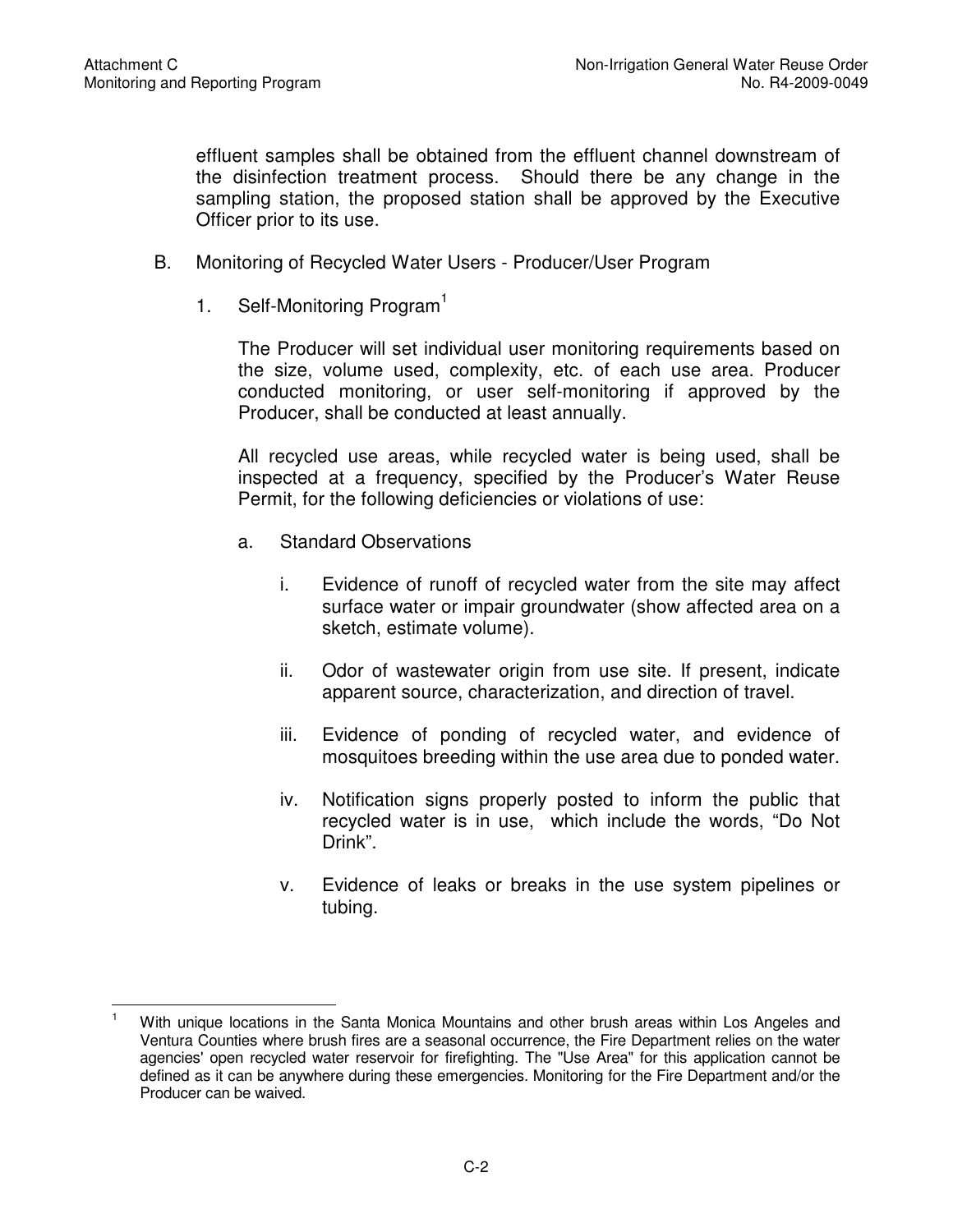vi. Evidence of overflows, leaks, erosion of dikes, etc. of storage pond(s) or impoundment(s).

 All violations shall be followed by a discussion of when and how deficiencies were corrected.

- b. **Description of Sampling and Observation Stations** 
	- i. sufficient number of points at reuse areas in order to ensure compliance with water reuse requirements. Land Observation Stations (L-1 to L-n): Locations at a
	- ii. the periphery of each storage, ornamental, golf course, or other pond or impoundment. Impoundment Stations (P-1 to P-n): Locations at points along
- $2.$ 2. Inspection Program

 A Producer shall also conduct periodic random inspections of Users to ensure compliance with CDPH reuse criteria and the Water Reuse Permit. Inspections shall be performed when recycled water is being used. Any significant repairs or modifications made to the system involving compliance with this Order shall be described in the Annual Report.

### **III. REPORTING REQUIREMENTS**

A. **Significant Violation Reporting** 

> Violations of the CDPH's water recycling criteria that impact or threaten to impact public health or water quality shall be reported to the Board by phone within 24 hours of knowledge, followed by a written report within 15 days describing corrective actions taken.

B. Annual Report to the Regional Board

 An annual report for each calendar year shall be submitted to the Board by the Producer by April 15 of each year. The report shall contain a statement by the reporting official, under penalty of perjury, that to the best of the signer's knowledge the report is true and correct. The report shall include the following:

1. Tabulation of SMP recycled water analyses (see Table 1).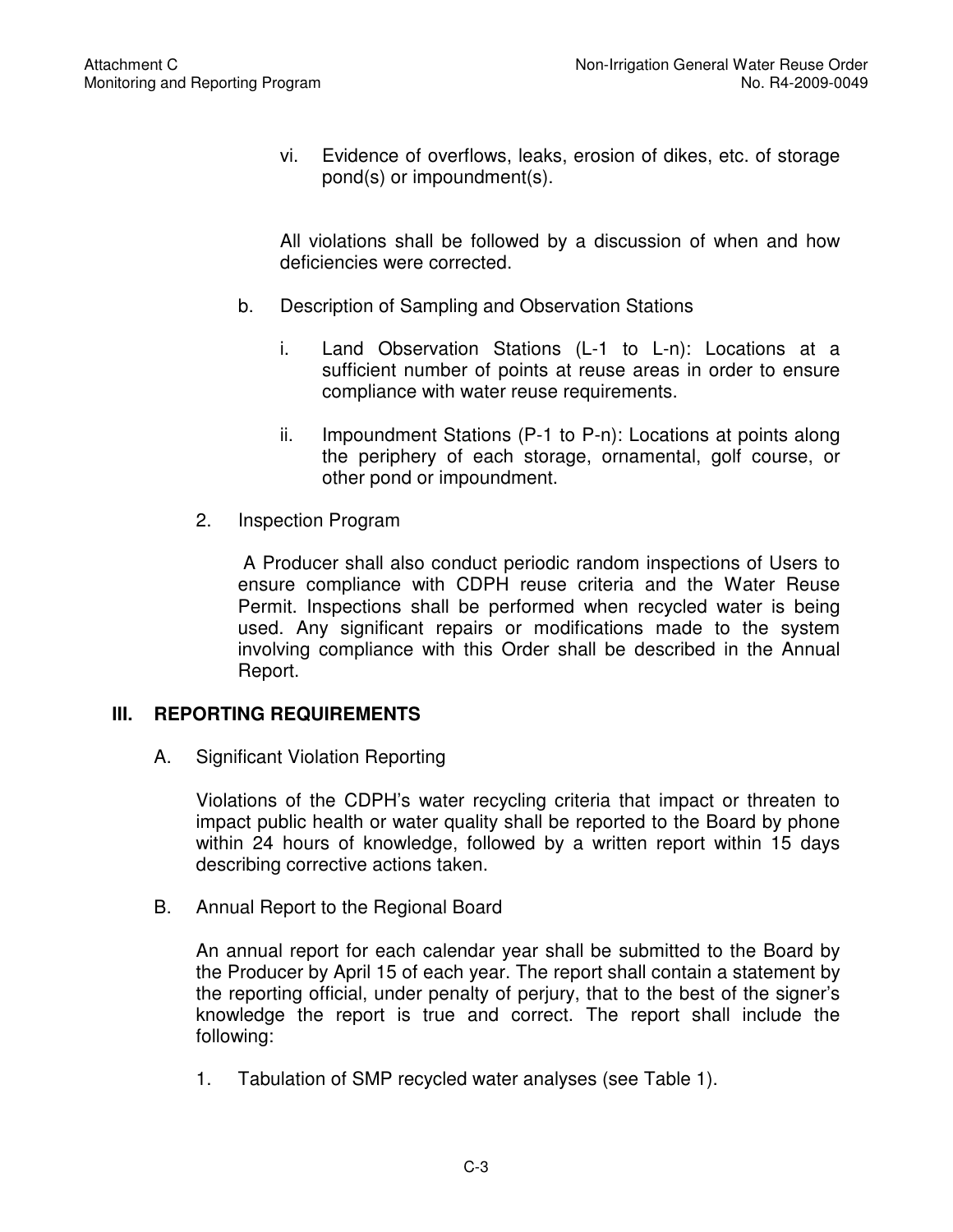- 2. A tabular summary of monthly recycled water use by each User.
- 3. A list of new authorized recycled water Users, including the name of customers, application, source and projected annual flow to be delivered.
- 4. A summary of the total daily recycled water delivered by the Producer.
- 5. Tabulation of User site inspections conducted by the Producer or responsible entity.
- 6. A summary of effluent violations related to recycled water use, violations found during inspection of reuse sites, corrective actions taken and any changes to, or revoking of User authorizations by the Producer.
- 7. An update regarding current and future development of the water recycling program, including planning, design and construction of facilities, preparation of required reports and technical documents and progress toward regulatory approvals.
- 8. Progress and evaluation of any special studies or projects being undertaken related to the program.

I, Tracy J. Egoscue, Executive Officer, do hereby certify that the foregoing Monitoring and Reporting Program is effective on the date shown below and may be reviewed at any time subsequent to the effective date upon written notice from the Executive Officer or request from the Producers. Revisions to the Monitoring and Reporting Program will be authorized in writing by the Executive Officer.

Tracy J. Egóscue Executivé Officer

Date: April 2, 2009

/DTSAI/